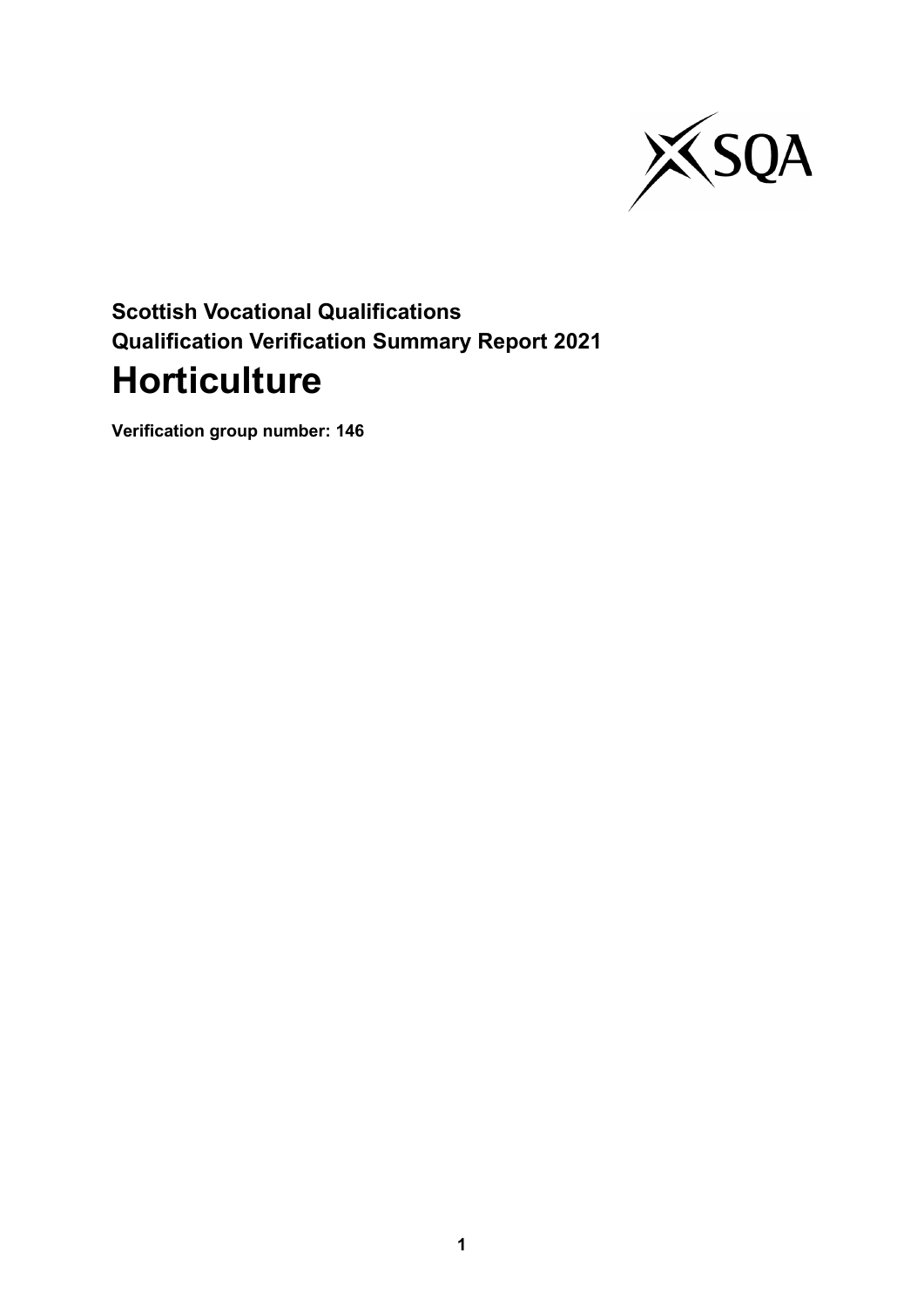### **Introduction**

In academic session 2020–21 there were eight centres visited by external verifiers for SVQs covering the following awards:

| GH7E 23 SVQ Parks, Gardens and Green Space at SCQF level 6 |
|------------------------------------------------------------|
| GH7C 23 SVQ Landscaping at SCQF level 6                    |
| GH79 22 SVQ Horticulture at SCQF level 5                   |
| GH7D 22 SVQ Parks, Gardens and Green Space at SCQF level 5 |
| G9HV 21 SVQ Horticulture at SCQF level 4                   |
|                                                            |

Four of the centres visited were Scottish further education colleges, two were local authorities and two were private training providers.

A further four centres had visits deferred until next session due to a lack of candidate evidence being available.

All recommendations resulting from previous session visits had been addressed.

There was no verification activity for Higher National awards within the verification group.

Most visits resulted in a high confidence rating with some receiving a reasonable confidence rating. There was only one main point for action which related to internal verification activity. In addition there were some recommendations resulting from the visits.

Almost all centres had done a great deal of work in supporting candidates during a difficult time. Verifiers were confident that the overall standards of the qualifications are being maintained.

### **Category 2: Resources**

#### **Criterion 2.1: Assessors and internal verifiers must be competent to assess and internally verify, in line with the requirements of the qualification.**

For SVQ provision, all assessors and verifiers held appropriate technical qualifications for the assessment and verification of the awards. In most centres staff were qualified to HND or degree level in horticulture. Almost all had the appropriate assessor/verifier awards with the remaining few working towards them. The assessors and verifiers had a wide range of practical experience including from local authorities, the National Trust, landscape companies, nurseries and garden centres.

All assessors and verifiers had assessment and/or verification roles detailed in their job description and most have many years' experience in carrying out assessment and verification.

In all centres, staff CVs and up-to-date continuing professional development (CPD) records were available. All staff had access to CPD through their centre. Due to the prevailing conditions CPD opportunities were very limited, but many centres continued with virtual CPD events. Most of the CPD undertaken related to new ways of working, including use of new technology.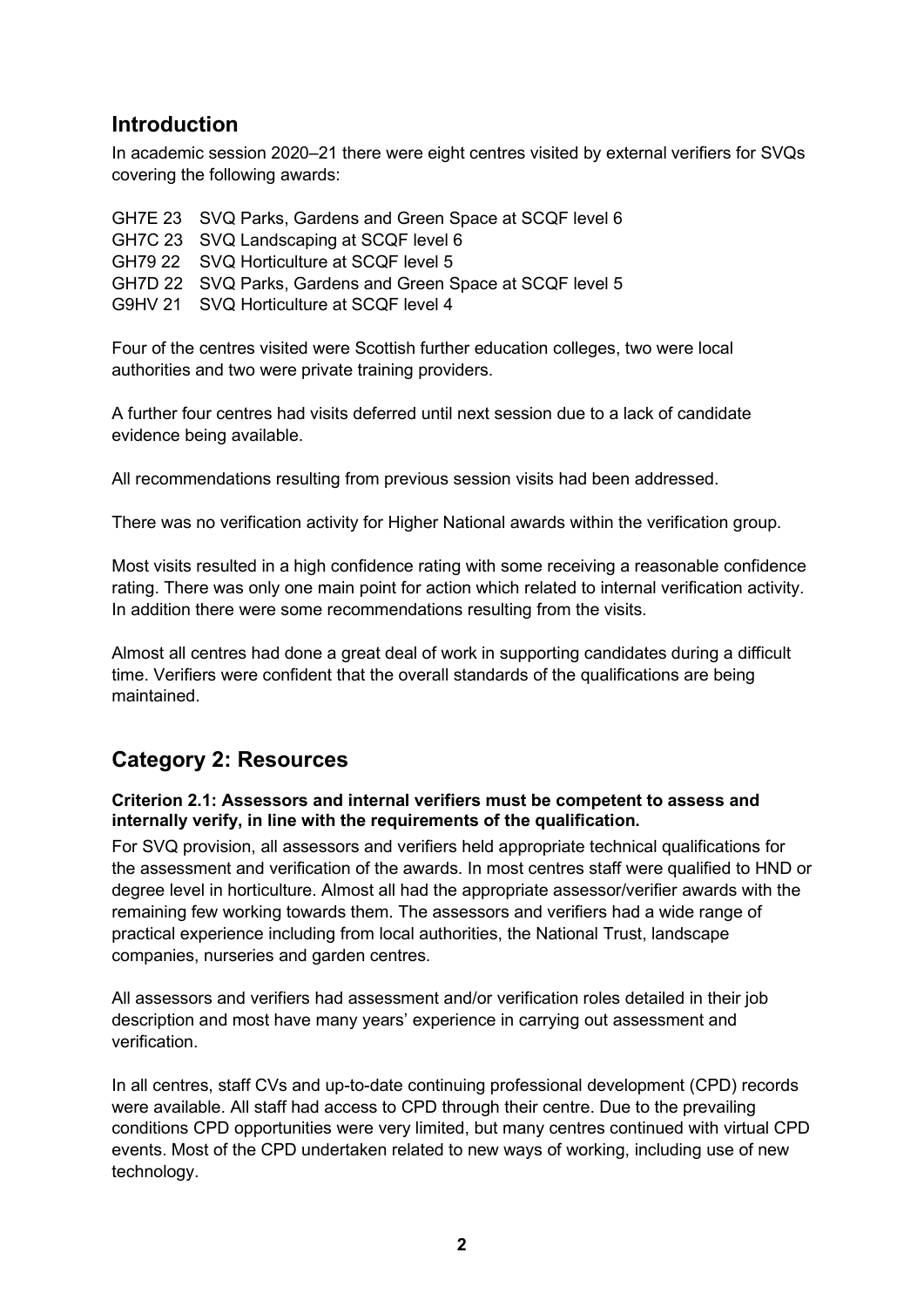Some centres undertook CPD relating to the development of materials for the revised awards while others had examples of CPD of specific relevance to their candidate groups, for example supporting looked-after young people.

In the very few centres that had new staff, there were good induction and support mechanisms for these staff.

#### **Criterion 2.4: There must be evidence of initial and ongoing reviews of assessment environments; equipment; and reference, learning and assessment materials.**

Almost all centres carried out reviews of material and resources on a regular basis and units were subject to a pre-delivery check in accordance with the centre quality procedures. The materials from a small number of centres would have benefitted from more detailed crossreferencing to the National Occupational Standards (NOS) and updating of terminology.

Where centres use sites other than their own for assessment of practical work there were formal agreements or a lease in place and appropriate site selection checklists were completed. All centres carried out practical work on suitable sites and were well resourced for delivery and assessment of the awards. The awards are delivered at a wide range of suitable sites including public parks, community and heritage sites, and private landscaped areas (housing associations and private gardens).

# **Category 3: Candidate support**

#### **Criterion 3.2: Candidates' development needs and prior achievements (where appropriate) must be matched against the requirements of the award.**

Many centres recruit candidates directly for the programmes while a few centres are sent candidates by employers to attend on a day-release basis. There is a range of mechanisms in place in centres to ensure candidates are matched to the appropriate qualification and level. Some centres offer taster days where candidates can find out more about the programmes, others have formal interviews to identify the expectations and needs of individual candidates.

In some centres candidates are automatically given Core Skills testing as part of the entry process while others carry it out at the start of the programme. Where candidates are sent from employers a few of the centres are involved in the recruitment process in partnership with the employer. All centres identify candidate support needs during the recruitment process, and all have mechanisms in place to provide additional support to candidates if required. This can include referral to a third party or to other sections within the organisation. The nature of support varies according to the centre and the candidate needs but can include readers, scribes or the provision of classroom assistants.

Almost all candidates who were interviewed as part of verification activity were very happy with the support they had received during periods of remote learning and specifically the continued contact from assessors when work had to be paused. Other specific support for remote learning included the provision of laptops and dongles at some centres and the setting up of candidate-led support groups at others.

Where candidates were from employers the staff there also had a role in candidate support, including the provision of an allocated mentor or workplace supervisor.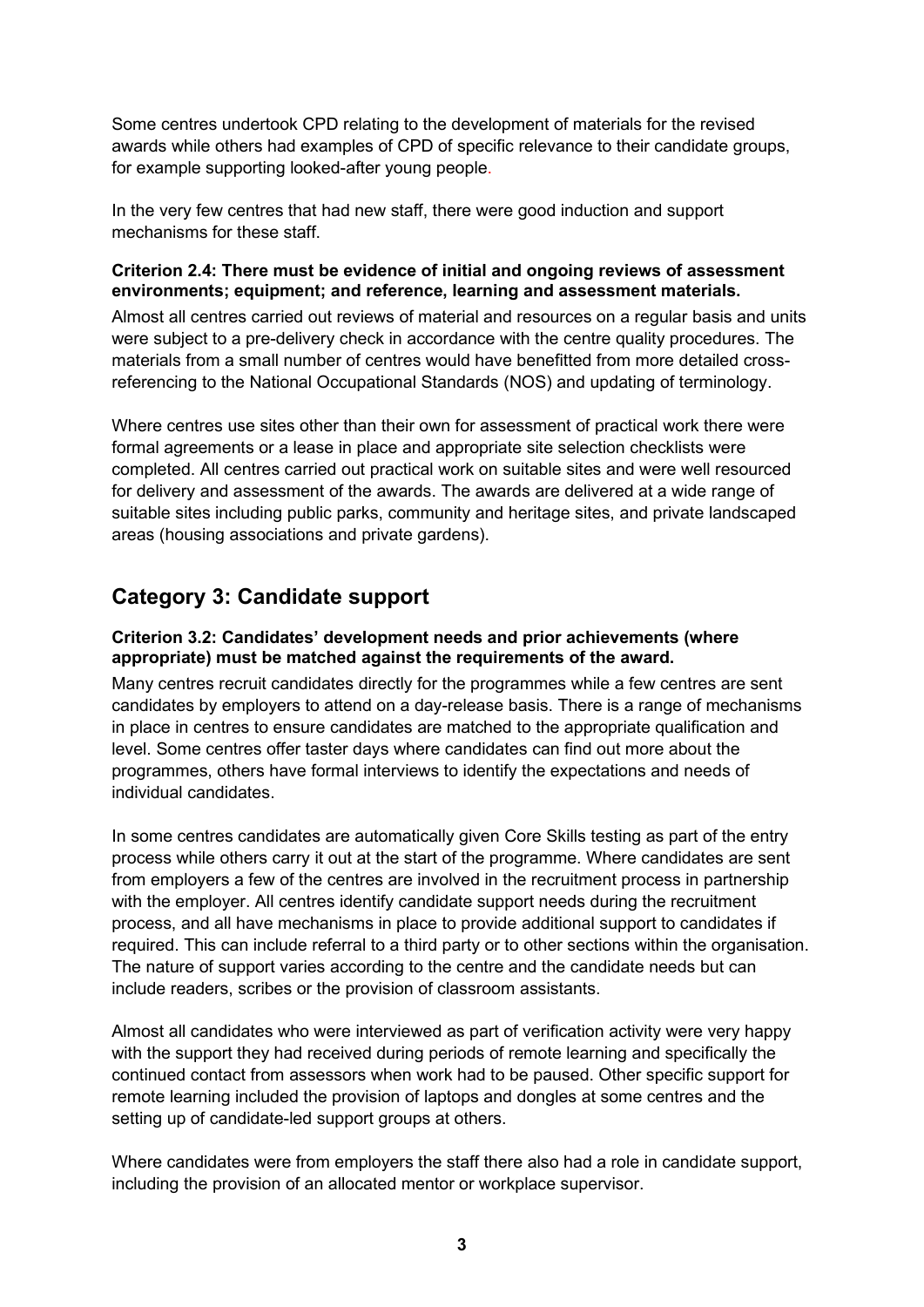#### **Criterion 3.3: Candidates must have scheduled contact with their assessor to review their progress and to revise their assessment plans accordingly.**

At all centres contact with assessors had varied during the session as the restrictions on meetings changed but almost all had implemented a revised learning programme with more work being carried out remotely. All centres had made changes to assessment planning with the individual candidates, and these were reviewed on an ongoing basis. Progress reviews take place on a regular basis and with employed candidates these have taken place at a virtual meeting between the assessor, candidate and their manager to discuss progress, consider resource needs and plan work. Almost all portfolios included tracking sheets to enable candidates to monitor their progress.

### **Category 4: Internal assessment and verification**

#### **Criterion 4.2: Internal assessment and verification procedures must be implemented to ensure standardisation of assessment.**

All centres have an internal verification policy in place and in almost all cases this was comprehensive and had been reviewed recently. In almost all centres candidates' work had been internally verified effectively in accordance with this policy. However, a small number of centres did not carry out effective internal verification in accordance with their policies, specifically the completion of pre-delivery checks and timeous feedback to assessors on verification activity.

In almost all centres the policy states that assessments undergo a pre-delivery check and units of the award are internally verified a minimum of once every three years.

All centres have standard internal verification forms which were used to record the results of internal verification.

All centres have records of standardisation meetings to ensure consistency of assessment practice. Many of these have been held virtually. In some centres standardisation meetings take place on a regular basis while in others standardisation forms part of a wider meeting agenda. In smaller centres this can be informal and recorded in a log rather than with formal minutes.

Centres used a range of methods for recording standardisation discussions including a 'change to assessment' folder, a 'record of discussion' log or formal action minutes to record any relevant changes.

Formal observation of live practical assessment was not possible at verification visits this session.

#### **Criterion 4.3: Assessment instruments and methods and their selection and use must be valid, reliable, practicable, equitable and fair.**

There is a wide range of assessment instruments used for assessment of the awards across centres. The most common are assessor observation checklists and underpinning knowledge questions but many centres provide additional supporting evidence such as photographs, identification tests, log books, personal statements, witness testimonies, propagation logs and records of work. In almost all centres all assessment instruments are clearly cross-referenced to the LANTRA National Occupational Standards.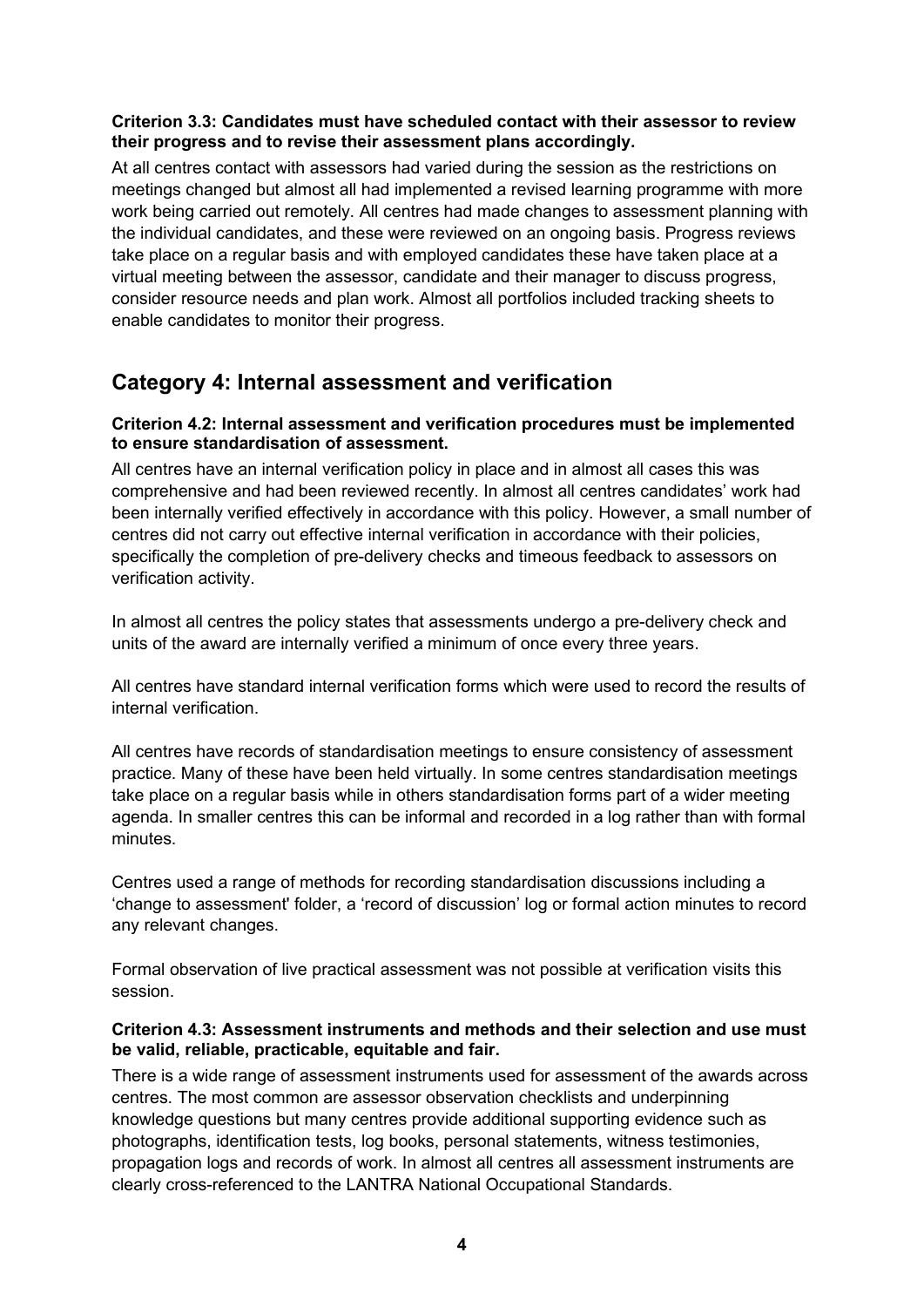The change in delivery method for this session has resulted in some changes to assessment practices with more integration of assessments taking place in many centres.

All centres use a portfolio-based approach where assessment materials are gathered together. Most centres provided assessment evidence in electronic format and of those that were still using paper portfolios all but one was actively exploring the use of e-portfolios for future candidates. In almost all cases the portfolios were well laid out with clear crossreferencing. There were a few centres where minor changes were suggested, for example avoiding the use of incorrect terminology such as 'outcome' or removal of personal candidate information from the portfolio.

ICT and in particular virtual learning environments and electronic portfolios were used to record assessment evidence including answers to underpinning knowledge questions and photographs of practical activity.

A few centres had a generic evidence section in the portfolio where items common to a number of units were kept, for example tool identification, plant profiles and pest/disease recognition.

#### **Criterion 4.4: Assessment evidence must be the candidate's own work, generated under SQA's required conditions.**

All centres had candidate information on malpractice, including plagiarism, which was available either as a written statement or a statement available on the VLE. In all centres plagiarism and malpractice are covered as part of the candidate induction process.

Many centres had introduced additional authenticity checks due to the increased use of electronic evidence including individual declarations for each piece of evidence and inclusion of email trails submitted with evidence.

In all centres it was clear that work was that of the individual candidates. Practical work is still mainly covered by assessor observation checklists

#### **Criterion 4.6: Evidence of candidates' work must be accurately and consistently judged by assessors against SQA's requirements.**

At all centres the underpinning knowledge questions completed by candidates were marked and signed by the assessor. In most cases candidates were given feedback on their knowledge answers which was constructive, and remediation provided an appropriate level of guidance to candidates where necessary. The answers given by candidates were, in almost all cases, good or very good and appropriate for the level of study. In a few centres staff should ensure that all questions are answered fully and where verbal clarification has been sought this should be annotated as such.

#### **Criterion 4.7: Candidate evidence must be retained in line with SQA requirements.**

All materials requested during visit planning were made available, either in paper or electronic format, prior to the virtual verification event. All centres have a policy on the retention of materials for the purpose of internal and external verification and these had been implemented. All centre staff were aware of the SQA policy in relation to retention of evidence for quality assurance purposes. In reality many centres retain portfolios with assessment evidence well beyond the SQA required date for other audit purposes.